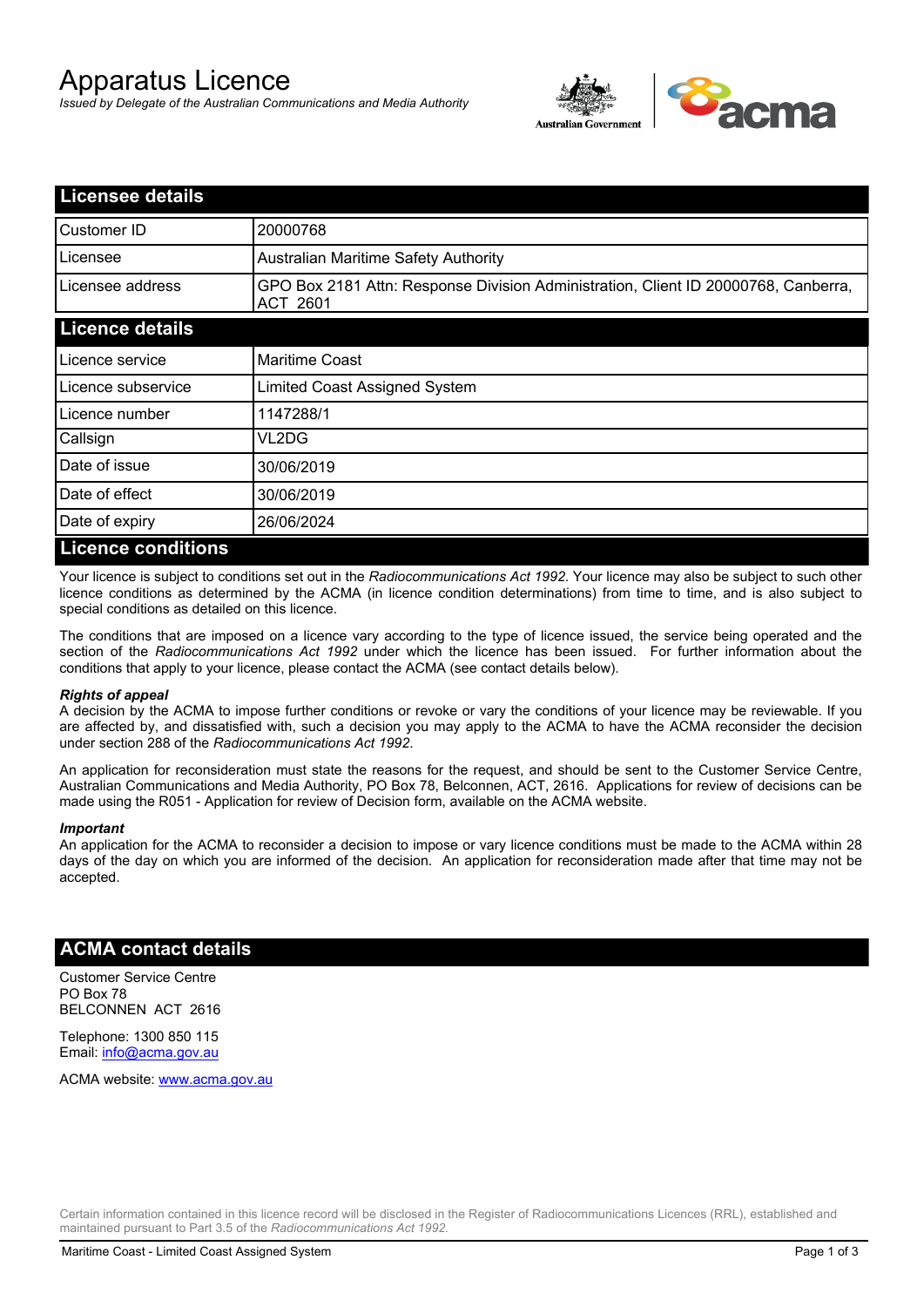## **Advisory Notes applying to licence no.: 1147288/1**

Conditions applicable to the operation of Limited Coast Assigned System authorised under this licence can be found in the Radiocommunications Licence Conditions (Apparatus Licence) Determination and the Radiocommunications Licence Conditions (Maritime Coast Licence) Determination. Copies of these determinations are available from the ACMA and from the ACMA home page (www.acma.gov.au).